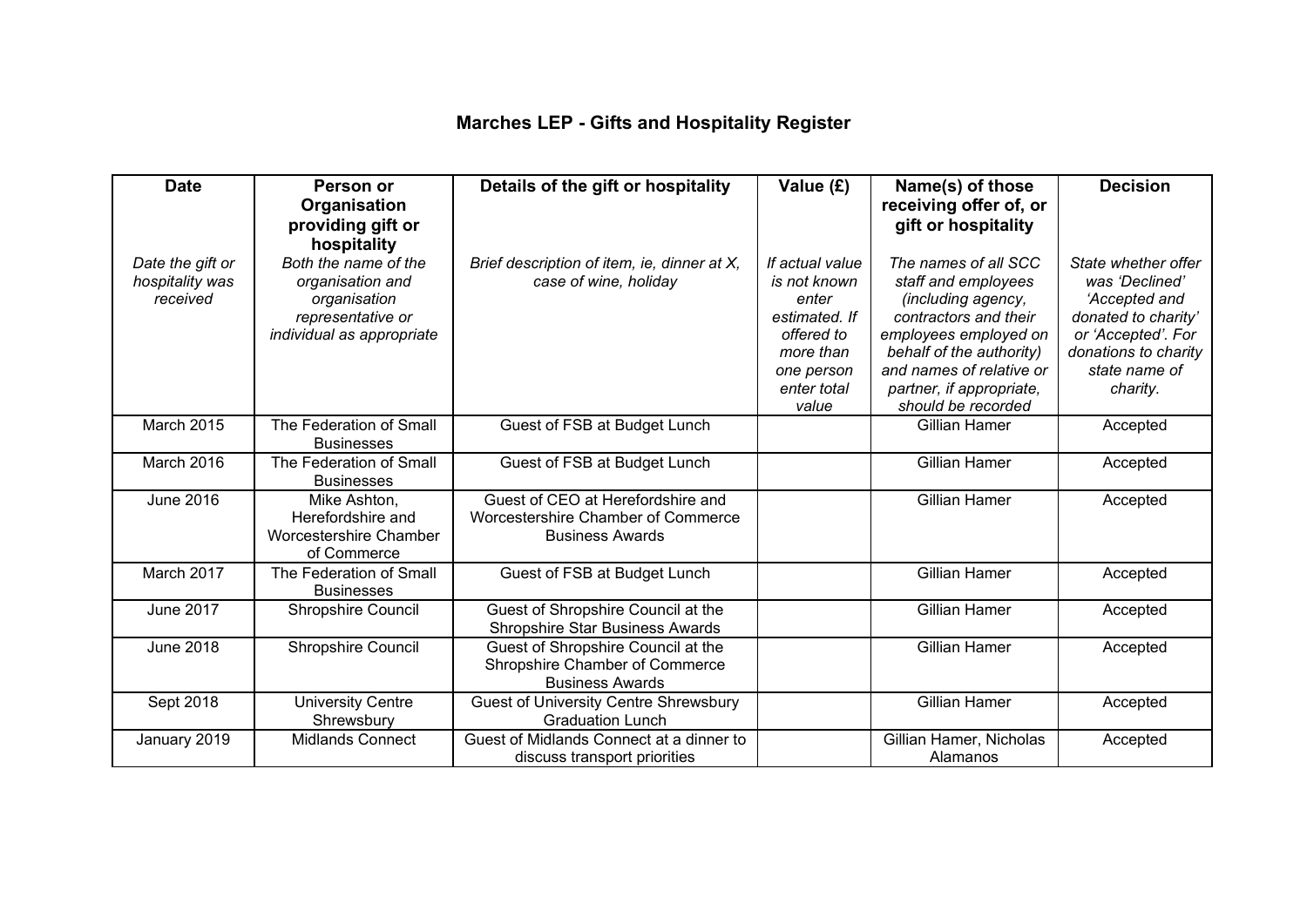| <b>Date</b>      | Person or                        | Details of the gift or hospitality           | Value (£)            | Name(s) of those                               | <b>Decision</b>      |
|------------------|----------------------------------|----------------------------------------------|----------------------|------------------------------------------------|----------------------|
|                  | Organisation                     |                                              |                      | receiving offer of, or                         |                      |
|                  | providing gift or<br>hospitality |                                              |                      | gift or hospitality                            |                      |
| Date the gift or | Both the name of the             | Brief description of item, ie, dinner at X,  | If actual value      | The names of all SCC                           | State whether offer  |
| hospitality was  | organisation and                 | case of wine, holiday                        | is not known         | staff and employees                            | was 'Declined'       |
| received         | organisation                     |                                              | enter                | (including agency,                             | 'Accepted and        |
|                  | representative or                |                                              | estimated. If        | contractors and their                          | donated to charity'  |
|                  | individual as appropriate        |                                              | offered to           | employees employed on                          | or 'Accepted'. For   |
|                  |                                  |                                              | more than            | behalf of the authority)                       | donations to charity |
|                  |                                  |                                              | one person           | and names of relative or                       | state name of        |
|                  |                                  |                                              | enter total<br>value | partner, if appropriate,<br>should be recorded | charity.             |
| March 2019       | <b>Telford and Wrekin</b>        | Guest of Telford and Wrekin Council at a     |                      | Gillian Hamer, Kathryn                         | Accepted             |
|                  | Council                          | Shropshire Chamber of Commerce               |                      | Jones                                          |                      |
|                  |                                  | Patrons dinner                               |                      |                                                |                      |
| April 2019       | Sharon Smith,                    | Guest of CEO of Herefordshire and            |                      | <b>Gillian Hamer</b>                           | Accepted             |
|                  | Herefordshire and                | Worcestershire Chamber of Commerce at        |                      |                                                |                      |
|                  | Worcestershire Chamber           | Herefordshire Business Leaders dinner        |                      |                                                |                      |
|                  | of Commerce                      |                                              |                      |                                                |                      |
| <b>June 2019</b> | Maggie Appleton MBE,             | Guests of the CEO of RAF Cosford             |                      | Gillian Hamer, Paul                            | Accepted             |
|                  | Royal Air Force Museum           | Museum at the Cosford Airshow                |                      | <b>Baxter</b>                                  |                      |
| <b>June 2019</b> | Geoff Layer, University of       | Guest of the Vice Chancellor of the          |                      | <b>Gillian Hamer</b>                           | Accepted             |
|                  | Wolverhampton                    | University of Wolverhampton to the           |                      |                                                |                      |
|                  |                                  | annual Business Awards Dinner                |                      |                                                |                      |
| <b>June 2019</b> | Lord Lieutenant Anna             | Invited by the Lord Lieutenant of            |                      | <b>Gillian Hamer</b>                           | Accepted             |
|                  | Turner                           | Shropshire to attend a Royal Garden<br>Party |                      |                                                |                      |
| September 2019   | Duncan Wilson OBE,               | Guests of the CEO of Historic England to     |                      | Gillian Hamer, Paul                            | Accepted             |
|                  | <b>Historic England</b>          | a tour and dinner at the Flaxmill Maltings   |                      | <b>Baxter</b>                                  |                      |
| <b>July 2019</b> | Jeremy Moody, Central            | Received 6 bottles of wine in July 2019      | $<$ £100             | <b>Gillian Hamer</b>                           | Accepted             |
|                  | Association of Agricultural      | as a thank you for speaking at the Central   |                      |                                                |                      |
|                  | Valuers (CAAV)                   | Assoc of Agricultural Valuers Conference     |                      |                                                |                      |
|                  |                                  | at Albrighton Hall Hotel on 28 June 2019.    |                      |                                                |                      |
|                  |                                  | Gift to be donated to LEP Team function.     |                      |                                                |                      |
| November 2019    | Ruth Wall, NFU                   | Invitation to attend the Shropshire NFU      | £18                  | Mandy Thorn MBE,                               | Accepted             |
|                  |                                  | <b>Annual Dinner and County Meeting</b>      |                      | Mark Thorn                                     |                      |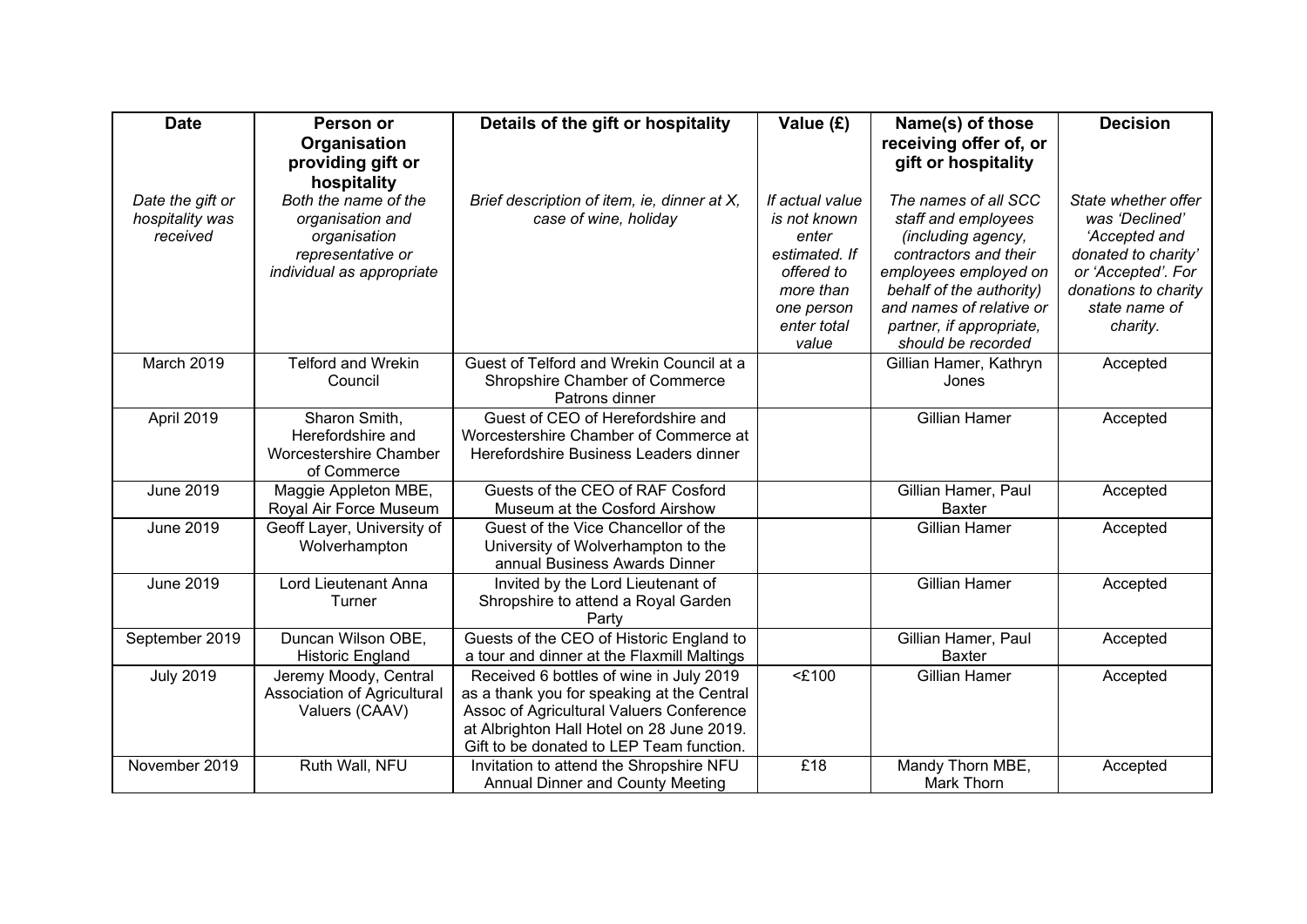| <b>Date</b>                                     | Person or                                                                                                  | Details of the gift or hospitality                                                                        | Value (£)                                                                                                                  | Name(s) of those                                                                                                                                                                                                              | <b>Decision</b>                                                                                                                                          |
|-------------------------------------------------|------------------------------------------------------------------------------------------------------------|-----------------------------------------------------------------------------------------------------------|----------------------------------------------------------------------------------------------------------------------------|-------------------------------------------------------------------------------------------------------------------------------------------------------------------------------------------------------------------------------|----------------------------------------------------------------------------------------------------------------------------------------------------------|
|                                                 | Organisation<br>providing gift or<br>hospitality                                                           |                                                                                                           |                                                                                                                            | receiving offer of, or<br>gift or hospitality                                                                                                                                                                                 |                                                                                                                                                          |
| Date the gift or<br>hospitality was<br>received | Both the name of the<br>organisation and<br>organisation<br>representative or<br>individual as appropriate | Brief description of item, ie, dinner at X,<br>case of wine, holiday                                      | If actual value<br>is not known<br>enter<br>estimated. If<br>offered to<br>more than<br>one person<br>enter total<br>value | The names of all SCC<br>staff and employees<br>(including agency,<br>contractors and their<br>employees employed on<br>behalf of the authority)<br>and names of relative or<br>partner, if appropriate,<br>should be recorded | State whether offer<br>was 'Declined'<br>'Accepted and<br>donated to charity'<br>or 'Accepted'. For<br>donations to charity<br>state name of<br>charity. |
| <b>July 2020</b>                                | <b>Shropshire Festivals</b>                                                                                | Offered and refused free tickets to the<br>Shropshire Festivals' Comedy Night on<br>July 10th             | £20<br>estimated                                                                                                           | Mandy Thorn MBE DL                                                                                                                                                                                                            | Declined                                                                                                                                                 |
| <b>July 2020</b>                                | <b>Aaron and Partners</b>                                                                                  | Asked by Aaron and Partners to the<br>Shropshire Festival's Abba Night as their<br>guests on July 18th.   | £25<br>estimated                                                                                                           | Mandy Thorn MBE DL,<br>Mark Thorn                                                                                                                                                                                             | Accepted                                                                                                                                                 |
| November 2021                                   | Dave Courteen, The<br><b>Shrewsbury Club</b>                                                               | Two complimentary tickets to attend a<br>networking event with two free soft drinks<br>and food included. |                                                                                                                            | Yasmin Sulaman,<br>Emma Chapman                                                                                                                                                                                               | Accepted                                                                                                                                                 |
| March 2022                                      | Royal Air Force Museum                                                                                     | Guests at launch of the RAF Museum<br>Midlands Programme                                                  |                                                                                                                            | Mandy Thorn MBE DL,<br>Mark Thorn                                                                                                                                                                                             | Accepted                                                                                                                                                 |
| April 2022                                      | Lord Mayor of City of<br>London                                                                            | Guest at Business and Industry Dinner                                                                     |                                                                                                                            | Mandy Thorn MBE DL                                                                                                                                                                                                            | Accepted but<br>unable to attend<br>due to illness                                                                                                       |
| <b>July 2022</b>                                | Herefordshire and<br>Worcestershire Chamber<br>of Commerce                                                 | Guest of CEO at annual business awards                                                                    | £99+VAT                                                                                                                    | <b>Rachel Laver</b>                                                                                                                                                                                                           | Accepted                                                                                                                                                 |

This Gift and Hospitality Register will be updated regularly as when claims are made or at least once every quarter.

30/06/21 - No claims have been received for the period April to June 2021. Unless any declarations for gifts and hospitality are received, this Register will be next updated at the end of September 2021.